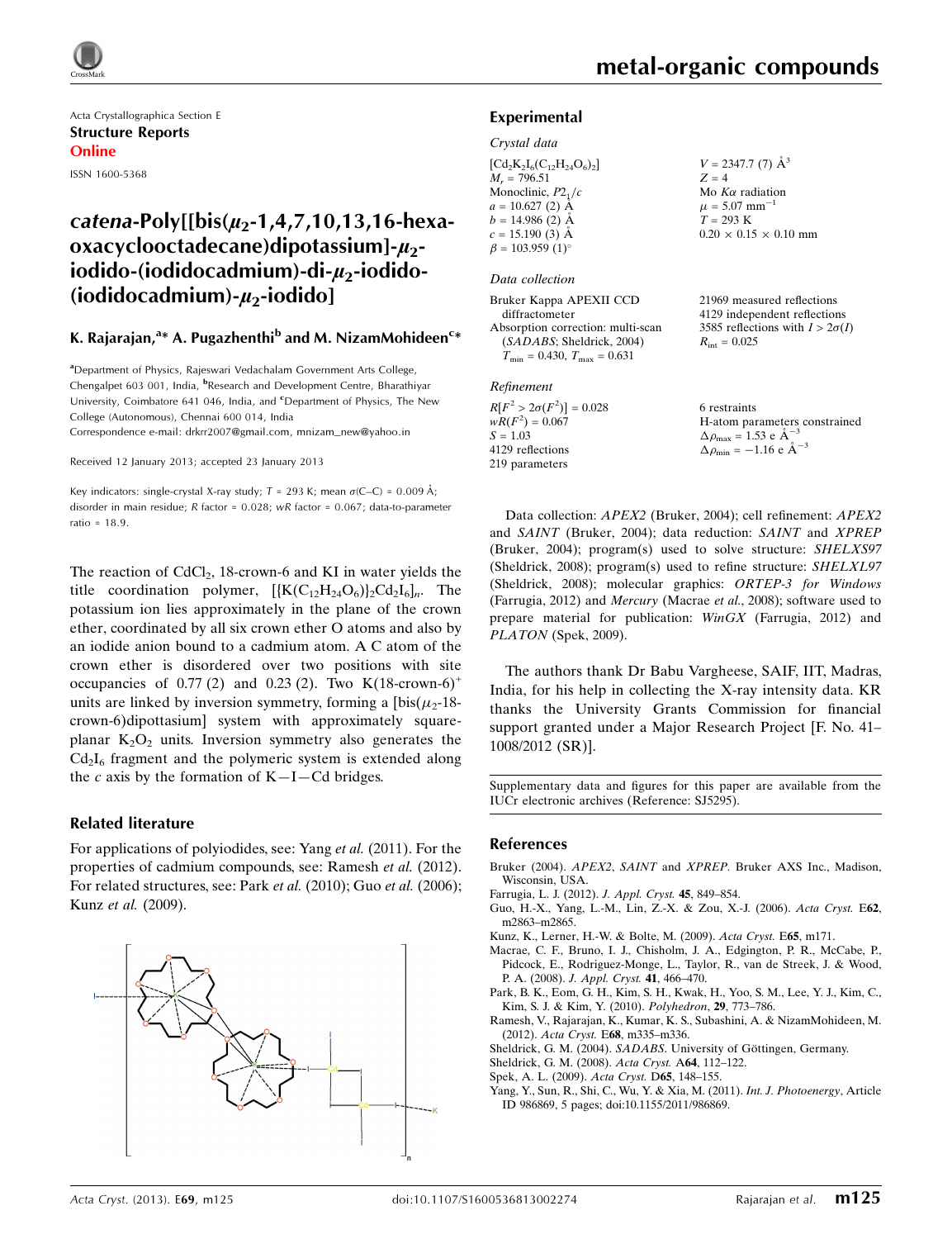# **supporting information**

*Acta Cryst.* (2013). E**69**, m125 [doi:10.1107/S1600536813002274]

# *catena***-Poly[[bis(***µ***2-1,4,7,10,13,16-hexaoxacyclooctadecane)dipotassium]-***µ***2 iodido-(iodidocadmium)-di-***µ***2-iodido-(iodidocadmium)-***µ***2-iodido]**

### **K. Rajarajan, A. Pugazhenthi and M. NizamMohideen**

#### **S1. Comment**

There is a general interest in polyiodides as they are well known for having a significant influence on the redox chemistry in dye-sensitized solar cells (Yang *et al.*, 2011).

In a recent paper, we reported the synthesis and crystal structure of *catena*-Poly[ammonium (cadmium-tri-lthiocyanato*κ*4 *S*:*N*;*κ*<sup>2</sup> *N*:*S*)-1,4,10,13,16- hexaoxacyclooctadecane (1/1)] (Ramesh *et al.*, 2012). As part of our ongoing investigation of Cd and 18-crown-6 derivatives, we report here the synthesis and structure of the title compound.

The reaction of  $CdCl<sub>2</sub>$  with 18-crown-6 and KI in de-ionized water yields the title coordination polymer  $\left[\frac{K(C_{12}H_{24}O_6)}{2Cd_2I_6}\right]_n$  (Fig.1). The carbon atom (C2) of the crown ether is disordered, as detectable from the large displacement parameters for the C atom and short C-O bond lengths. The disorder over two positions was modelled and the site occupancies refined to 0.77 (2) and 0.23 (2). The geometry was regularized by soft restraints.

The potassium ion lies close to the plane of the crown ether deviating by 0.1257 (2)Å from the mean plane of the six crown ether oxygen atoms (Kunz *et al.,* 2009). The K-O (K1, O1-O6) distances range from 2.686 (4) to 3.011 (4)Å and compare well to those of similar complexes (Kunz *et al.*, 2009). K1 is coordinated by all six oxygen atoms of the crown ether and also by the I3 iodide anion bound to the Cd(II) cation forming a K1—I3—Cd1 bridge. The mean Cd-I (Cd1, I1- I3) bond lengths  $[2.764 (2)$ Å] and angles around the Cd1 atom range from 95.0 (2)° to 115.5 (2)° and are similar to those reported for comparable complexes (Park *et al.,* 2010; Guo *et al.,* 2006).

Fig. 2. shows a view of the crystal structure down the *a* axis. The title compound is stabilized by van der Waals forces only, and no classical intra- or intermolecular hydrogen bonds are found.

#### **S2. Experimental**

A mixture of 18-crown-6 ( $C_{12}H_{24}O_6$ ), CdCl<sub>2</sub> and KI (molar ratio 1:1:3) was thoroughly dissolved in de-ionized water and stirred for 4 h to obtain a homogeneous mixture. Colorless single crystals were obtained after the filtrate had been allowed to stand at room temperature for two weeks.

#### **S3. Refinement**

The C2 atom of the crown ether is disordered over two positions with refined occupancies of 0.77 (2) and 0.23 (2). The corresponding bond distances involving the disordered atoms were restrained to be equal. Carbon H atoms were placed geometrically (C—H = 0.97 Å) and treated as riding with  $U_{iso}(H) = 1.2U_{eq}(C)$ .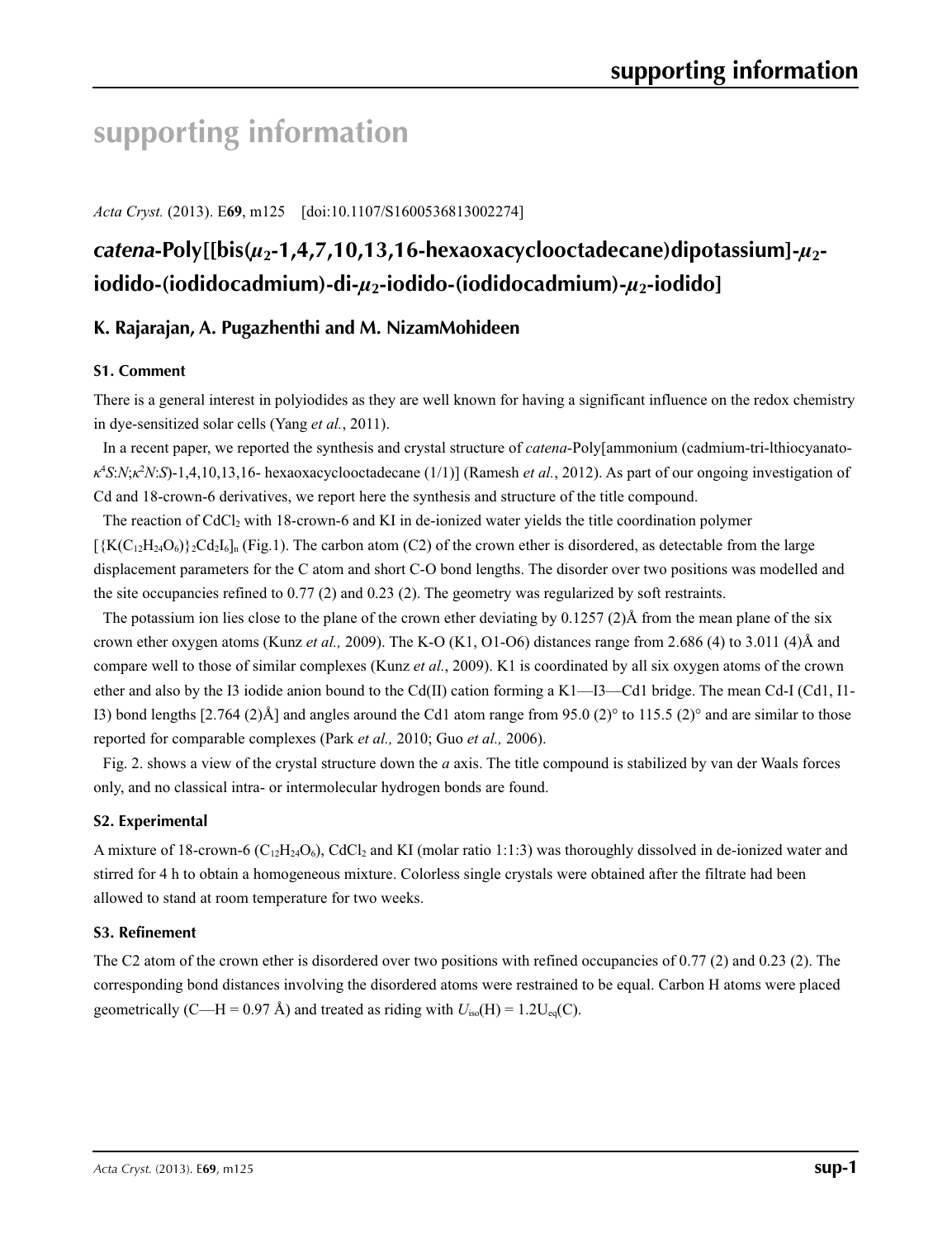

# **Figure 1**

View of the title compound showing the atom-numbering scheme. Displacement ellipsoids are drawn at the 40% probability level. H atoms are presented as a small spheres of arbitrary radius.



### **Figure 2**

Molecular packing viewed along the *a* axis.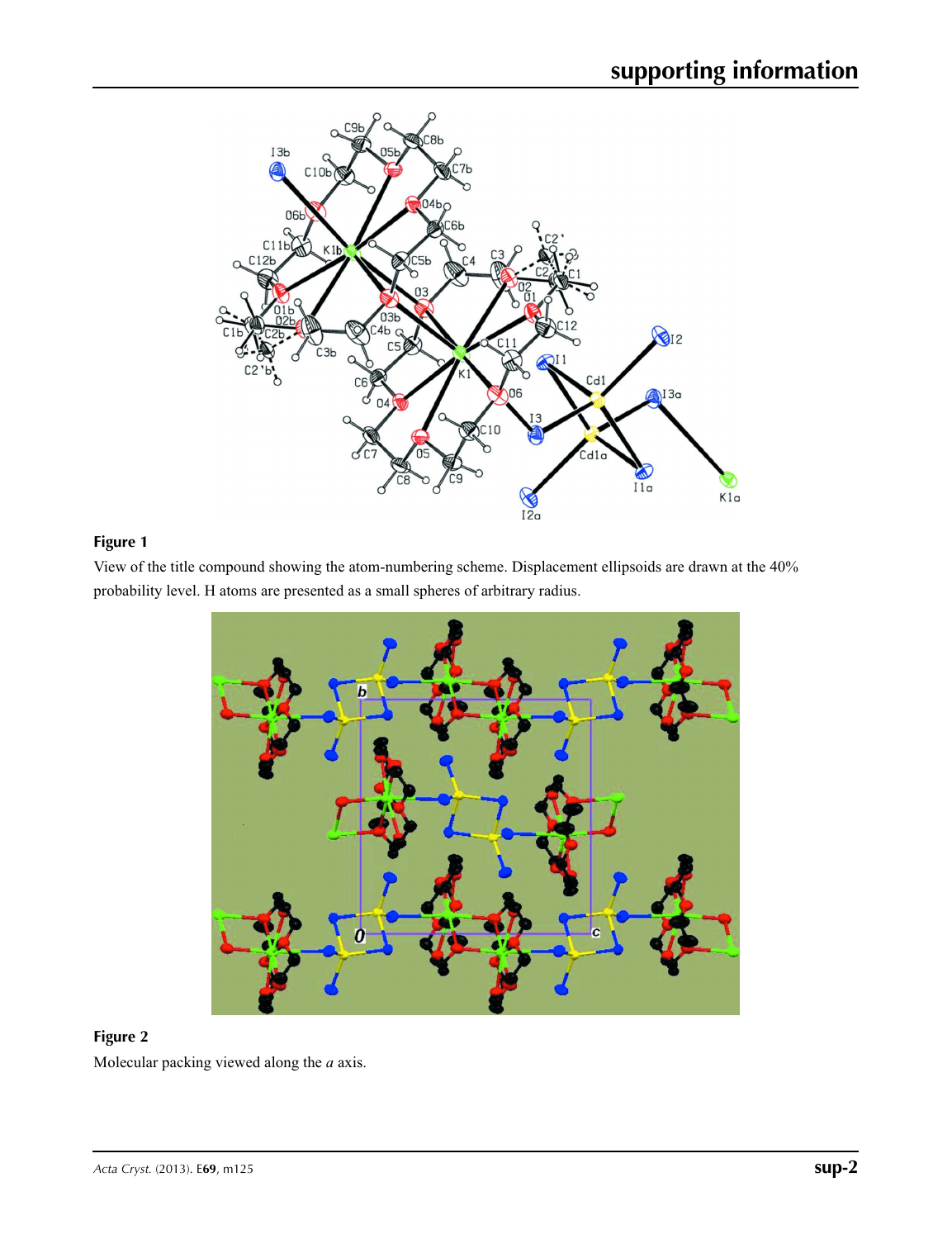# *catena***-Poly[[bis(***µ***2-1,4,7,10,13,16-hexaoxacyclooctadecane)dipotassium]-***µ***2-iodido-(iodidocadmium)-di-***µ***2 iodido-(iodidocadmium)-***µ***2-iodido]**

 $F(000) = 1480$  $D_x = 2.254 \text{ Mg m}^{-3}$ 

 $\theta$  = 2.4–31.1°  $\mu$  = 5.07 mm<sup>-1</sup> *T* = 293 K Block, colorless  $0.20 \times 0.15 \times 0.10$  mm

Mo *Kα* radiation,  $\lambda = 0.71073$  Å Cell parameters from 5995 reflections

#### *Crystal data*

 $[Cd<sub>2</sub>K<sub>2</sub>I<sub>6</sub>(C<sub>12</sub>H<sub>24</sub>O<sub>6</sub>)<sub>2</sub>]$  $M_r = 796.51$ Monoclinic, *P*21/*c* Hall symbol: -P 2ybc  $a = 10.627(2)$  Å  $b = 14.986(2)$  Å  $c = 15.190(3)$  Å  $\beta$  = 103.959 (1)<sup>o</sup>  $V = 2347.7$  (7)  $\AA$ <sup>3</sup>  $Z = 4$ 

#### *Data collection*

| Bruker Kappa APEXII CCD                            | 21969 measured reflections                                              |
|----------------------------------------------------|-------------------------------------------------------------------------|
| diffractometer                                     | 4129 independent reflections                                            |
| Radiation source: fine-focus sealed tube           | 3585 reflections with $I > 2\sigma(I)$                                  |
| Graphite monochromator                             | $R_{\text{int}} = 0.025$                                                |
| $\omega$ and $\varphi$ scans                       | $\theta_{\text{max}} = 25.0^{\circ}, \theta_{\text{min}} = 2.4^{\circ}$ |
| Absorption correction: multi-scan                  | $h = -12 \rightarrow 12$                                                |
| (SADABS; Sheldrick, 2004)                          | $k = -17 \rightarrow 17$                                                |
| $T_{\text{min}}$ = 0.430, $T_{\text{max}}$ = 0.631 | $l = -18 \rightarrow 17$                                                |
|                                                    |                                                                         |

#### *Refinement*

| Refinement on $F^2$                                               | Hydrogen site location: inferred from                                                     |
|-------------------------------------------------------------------|-------------------------------------------------------------------------------------------|
| Least-squares matrix: full                                        | neighbouring sites                                                                        |
| $R[F^2 > 2\sigma(F^2)] = 0.028$                                   | H-atom parameters constrained                                                             |
| $wR(F^2) = 0.067$                                                 | $w = 1/[\sigma^2(F_o^2) + (0.023P)^2 + 7.1196P]$                                          |
| $S = 1.03$                                                        | where $P = (F_o^2 + 2F_c^2)/3$                                                            |
| 4129 reflections                                                  | $(\Delta/\sigma)_{\text{max}}$ < 0.001                                                    |
| 219 parameters                                                    | $\Delta\rho_{\text{max}} = 1.53 \text{ e } \text{\AA}^{-3}$                               |
| 6 restraints                                                      | $\Delta\rho_{\rm min} = -1.16$ e Å <sup>-3</sup>                                          |
| Primary atom site location: structure-invariant<br>direct methods | Extinction correction: SHELXL,<br>$Fc^* = kFc[1+0.001xFc^2\lambda^3/sin(2\theta)]^{-1/4}$ |
| Secondary atom site location: difference Fourier                  | Extinction coefficient: 0.00235 (8)                                                       |
| map                                                               |                                                                                           |

#### *Special details*

**Geometry**. All e.s.d.'s (except the e.s.d. in the dihedral angle between two l.s. planes) are estimated using the full covariance matrix. The cell e.s.d.'s are taken into account individually in the estimation of e.s.d.'s in distances, angles and torsion angles; correlations between e.s.d.'s in cell parameters are only used when they are defined by crystal symmetry. An approximate (isotropic) treatment of cell e.s.d.'s is used for estimating e.s.d.'s involving l.s. planes.

**Refinement**. Refinement of  $F^2$  against ALL reflections. The weighted *R*-factor  $wR$  and goodness of fit *S* are based on  $F^2$ , conventional *R*-factors *R* are based on *F*, with *F* set to zero for negative  $F^2$ . The threshold expression of  $F^2 > \sigma(F^2)$  is used only for calculating *R*-factors(gt) *etc*. and is not relevant to the choice of reflections for refinement. *R*-factors based on *F*<sup>2</sup> are statistically about twice as large as those based on *F*, and *R*- factors based on ALL data will be even larger.

*Fractional atomic coordinates and isotropic or equivalent isotropic displacement parameters (Å2 )*

|                | $\sim$    |           | -         | $U_{\rm iso}*/U_{\rm eq}$ | $Occ. (\leq 1)$ |
|----------------|-----------|-----------|-----------|---------------------------|-----------------|
| C <sub>1</sub> | 0.3249(6) | 0.2719(4) | 0.4090(5) | 0.0679(16)                |                 |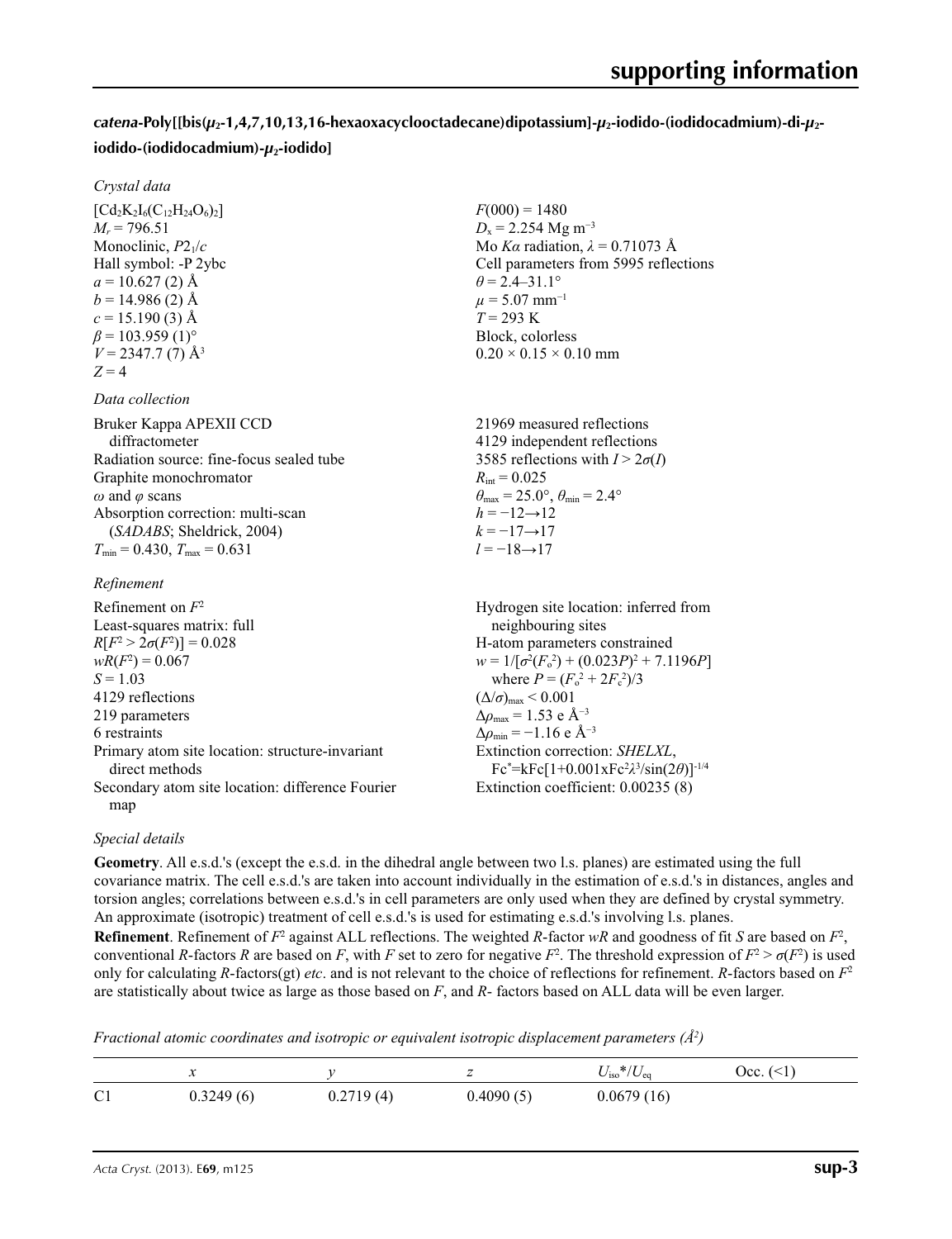| H1A               | 0.3011      | 0.3261       | 0.3740     | $0.081*$    | 0.772(18) |
|-------------------|-------------|--------------|------------|-------------|-----------|
| H1B               | 0.3200      | 0.2840       | 0.4708     | $0.081*$    | 0.772(18) |
| H1C               | 0.2860      | 0.2977       | 0.3501     | $0.081*$    | 0.228(18) |
| H1D               | 0.3298      | 0.3192       | 0.4533     | $0.081*$    | 0.228(18) |
| C2                | 0.2332(7)   | 0.2020(6)    | 0.3714(8)  | 0.060(2)    | 0.772(18) |
| H2A               | 0.1481      | 0.2182       | 0.3790     | $0.072*$    | 0.772(18) |
| H2B               | 0.2275      | 0.1966       | 0.3070     | $0.072*$    | 0.772(18) |
| C2'               | 0.238(3)    | 0.2087(18)   | 0.426(3)   | 0.055(5)    | 0.228(18) |
| H2'1              | 0.1528      | 0.2214       | 0.3879     | $0.066*$    | 0.228(18) |
| H2'2              | 0.2320      | 0.2155       | 0.4889     | $0.066*$    | 0.228(18) |
| C <sub>3</sub>    | 0.1840(7)   | 0.0503(5)    | 0.3846(7)  | 0.110(3)    |           |
| H <sub>3</sub> A  | 0.1013      | 0.0665       | 0.3965     | $0.131*$    |           |
| H3B               | 0.1705      | 0.0449       | 0.3193     | $0.131*$    |           |
| C4                | 0.2172(7)   | $-0.0310(5)$ | 0.4214(7)  | 0.104(3)    |           |
| H <sub>4</sub> A  | 0.1537      | $-0.0738$    | 0.3898     | $0.125*$    |           |
| H <sub>4</sub> B  | 0.2110      | $-0.0294$    | 0.4840     | $0.125*$    |           |
| C <sub>5</sub>    | 0.3433(6)   | $-0.1295(4)$ | 0.3525(4)  | 0.0606(14)  |           |
| H <sub>5</sub> A  | 0.3073      | $-0.1049$    | 0.2927     | $0.073*$    |           |
| H5B               | 0.2900      | $-0.1796$    | 0.3614     | $0.073*$    |           |
| C6                | 0.4776(6)   | $-0.1597(3)$ | 0.3595(4)  | 0.0577(14)  |           |
| H <sub>6</sub> A  | 0.5175      | $-0.1768$    | 0.4216     | $0.069*$    |           |
| H6B               | 0.4772      | $-0.2115$    | 0.3210     | $0.069*$    |           |
| C7                | 0.6773(6)   | $-0.1139(4)$ | 0.3315(4)  | 0.0660(16)  |           |
| H7A               | 0.6775      | $-0.1703$    | 0.3001     | $0.079*$    |           |
| H7B               | 0.7289      | $-0.1208$    | 0.3932     | $0.079*$    |           |
| $\mbox{C}8$       | 0.7332(6)   | $-0.0427(4)$ | 0.2846(4)  | 0.0678(16)  |           |
| H <sub>8</sub> A  | 0.8191      | $-0.0600$    | 0.2795     | $0.081*$    |           |
| H8B               | 0.6792      | $-0.0342$    | 0.2238     | $0.081*$    |           |
| C9                | 0.7834(6)   | 0.1110(4)    | 0.2893(4)  | 0.0642(15)  |           |
| H9A               | 0.7216      | 0.1224       | 0.2321     | $0.077*$    |           |
| H9B               | 0.8665      | 0.0970       | 0.2767     | $0.077*$    |           |
| C10               | 0.7961(5)   | 0.1915(4)    | 0.3483(5)  | 0.0684(16)  |           |
| H10A              | 0.8492      | 0.1779       | 0.4082     | $0.082*$    |           |
| H10B              | 0.8373      | 0.2394       | 0.3226     | $0.082*$    |           |
| C <sub>11</sub>   | 0.6678(6)   | 0.2865(4)    | 0.4144(5)  | 0.0721(17)  |           |
| H <sub>11</sub> A | 0.7194      | 0.3358       | 0.4010     | $0.087*$    |           |
| H11B              | 0.7072      | 0.2660       | 0.4754     | $0.087*$    |           |
| C12               | 0.5374(6)   | 0.3184(4)    | 0.4112(5)  | 0.0760(18)  |           |
| H12A              | 0.5394      | 0.3550       | 0.4642     | $0.091*$    |           |
| H12B              | 0.5081      | 0.3555       | 0.3579     | $0.091*$    |           |
| O <sub>1</sub>    | 0.4507(4)   | 0.2494(2)    | 0.4086(3)  | 0.0636(10)  |           |
| O2                | 0.2691(3)   | 0.1203(2)    | 0.4130(3)  | 0.0595(9)   |           |
| O <sub>3</sub>    | 0.3430(4)   | $-0.0632(2)$ | 0.4197(3)  | 0.0616(10)  |           |
| O <sub>4</sub>    | 0.5494(4)   | $-0.0901(2)$ | 0.3323(2)  | 0.0539(9)   |           |
| O <sub>5</sub>    | 0.7407(4)   | 0.0380(2)    | 0.3341(2)  | 0.0568(9)   |           |
| O <sub>6</sub>    | 0.6704(4)   | 0.2180(3)    | 0.3542(3)  | 0.0680(11)  |           |
| K1                | 0.51194(11) | 0.07876(7)   | 0.38443(8) | 0.0520(3)   |           |
| Cd1               | 0.10508(3)  | 0.09039(2)   | 0.07415(2) | 0.04486(11) |           |
|                   |             |              |            |             |           |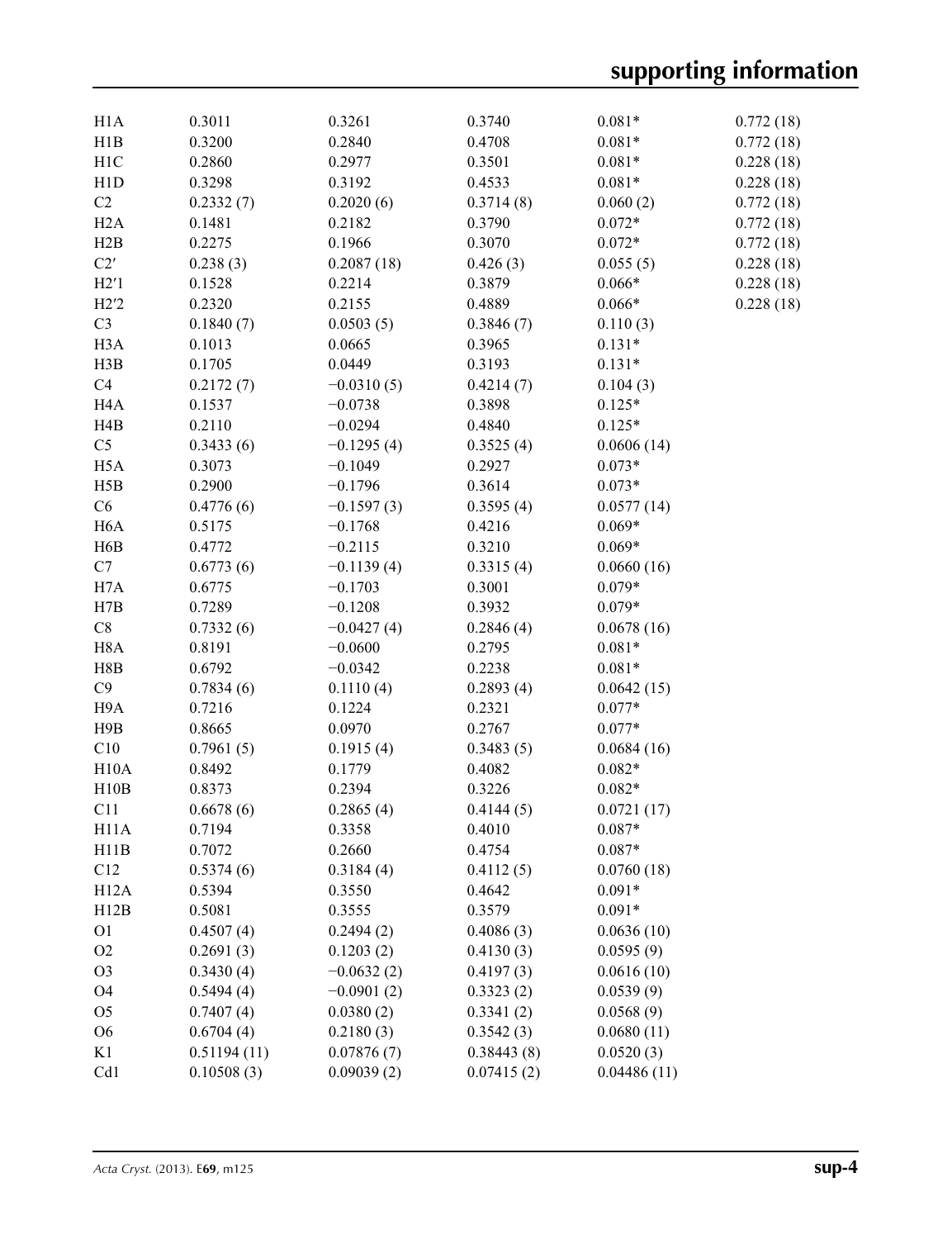# **supporting information**

|    | $-0.01908(3)$ | $-0.06719(2)$ | 0.11826(2) | 0.05110(11) |
|----|---------------|---------------|------------|-------------|
| 12 | $-0.00034(4)$ | 0.23919(3)    | 0.12810(3) | 0.06725(14) |
| 13 | 0.36601(3)    | 0.07316(3)    | 0.13778(3) | 0.05971(12) |

*Atomic displacement parameters (Å2 )*

|                | $U^{11}$  | $L^{22}$   | $U^{33}$    | $U^{12}$       | $U^{13}$    | $U^{23}$       |
|----------------|-----------|------------|-------------|----------------|-------------|----------------|
| C1             | 0.070(4)  | 0.049(3)   | 0.089(4)    | 0.022(3)       | 0.030(3)    | 0.009(3)       |
| C <sub>2</sub> | 0.050(4)  | 0.066(5)   | 0.059(6)    | 0.019(3)       | 0.004(4)    | 0.005(5)       |
| C2'            | 0.048(8)  | 0.060(9)   | 0.058(10)   | 0.024(8)       | 0.012(10)   | 0.002(10)      |
| C <sub>3</sub> | 0.045(4)  | 0.076(5)   | 0.198(10)   | $-0.006(4)$    | 0.009(5)    | 0.005(6)       |
| C <sub>4</sub> | 0.063(4)  | 0.074(5)   | 0.186(9)    | $-0.012(4)$    | 0.052(5)    | $-0.010(5)$    |
| C <sub>5</sub> | 0.071(4)  | 0.050(3)   | 0.059(3)    | $-0.012(3)$    | 0.013(3)    | $-0.002(3)$    |
| C6             | 0.082(4)  | 0.038(3)   | 0.055(3)    | 0.000(3)       | 0.019(3)    | 0.000(2)       |
| C7             | 0.069(4)  | 0.049(3)   | 0.085(4)    | 0.018(3)       | 0.028(3)    | $-0.001(3)$    |
| C8             | 0.072(4)  | 0.065(4)   | 0.076(4)    | 0.011(3)       | 0.038(3)    | $-0.011(3)$    |
| C9             | 0.053(3)  | 0.076(4)   | 0.070(4)    | $-0.003(3)$    | 0.028(3)    | 0.004(3)       |
| C10            | 0.050(3)  | 0.070(4)   | 0.089(4)    | $-0.011(3)$    | 0.024(3)    | $-0.002(3)$    |
| C11            | 0.068(4)  | 0.065(4)   | 0.079(4)    | $-0.010(3)$    | 0.009(3)    | $-0.011(3)$    |
| C12            | 0.086(5)  | 0.046(3)   | 0.100(5)    | $-0.010(3)$    | 0.031(4)    | $-0.013(3)$    |
| O <sub>1</sub> | 0.058(2)  | 0.045(2)   | 0.088(3)    | 0.0044(18)     | 0.018(2)    | $-0.0001(19)$  |
| O <sub>2</sub> | 0.049(2)  | 0.051(2)   | 0.078(3)    | 0.0035(17)     | 0.0144(19)  | 0.0012(18)     |
| O <sub>3</sub> | 0.060(2)  | 0.049(2)   | 0.078(3)    | $-0.0065(18)$  | 0.022(2)    | $-0.0076(18)$  |
| O <sub>4</sub> | 0.061(2)  | 0.0392(18) | 0.065(2)    | 0.0083(16)     | 0.0214(18)  | 0.0028(16)     |
| O <sub>5</sub> | 0.062(2)  | 0.059(2)   | 0.056(2)    | 0.0023(18)     | 0.0263(18)  | $-0.0008(17)$  |
| O <sub>6</sub> | 0.058(2)  | 0.058(2)   | 0.092(3)    | $-0.0112(19)$  | 0.024(2)    | $-0.013(2)$    |
| K1             | 0.0499(6) | 0.0392(6)  | 0.0724(8)   | $-0.0007(5)$   | 0.0256(6)   | $-0.0059(5)$   |
| Cd1            | 0.0438(2) | 0.0415(2)  | 0.0481(2)   | $-0.00042(15)$ | 0.00872(15) | $-0.00202(15)$ |
| $_{\rm II}$    | 0.0600(2) | 0.0530(2)  | 0.04247(19) | $-0.01331(16)$ | 0.01657(15) | 0.00179(14)    |
| 12             | 0.0590(2) | 0.0554(2)  | 0.0825(3)   | 0.01439(18)    | 0.0077(2)   | $-0.01480(19)$ |
| I3             | 0.0436(2) | 0.0646(2)  | 0.0658(2)   | 0.00437(16)    | 0.00337(16) | 0.00944(17)    |

# *Geometric parameters (Å, º)*

| $Cl - O1$          | 1.380(7)  | $C8 - 05$    | 1.416(6) |
|--------------------|-----------|--------------|----------|
| $C1-C2'$           | 1.39(3)   | $C8 - H8A$   | 0.9700   |
| $C1-C2$            | 1.451(11) | $C8 - H8B$   | 0.9700   |
| Cl <sub>–H1A</sub> | 0.9700    | $C9 - 05$    | 1.419(7) |
| $Cl$ —H1B          | 0.9700    | $C9 - C10$   | 1.489(8) |
| $Cl-H1C$           | 0.9700    | $C9 - H9A$   | 0.9700   |
| $Cl-H1D$           | 0.9700    | $C9 - H9B$   | 0.9700   |
| $C2 - 02$          | 1.388(9)  | $C10 - 06$   | 1.417(7) |
| $C2-K1$            | 3.456(8)  | $C10-H10A$   | 0.9700   |
| $C2-H2A$           | 0.9700    | $C10-H10B$   | 0.9700   |
| $C2 - H2B$         | 0.9700    | $C11 - 06$   | 1.379(7) |
| $C2'$ - 02         | 1.39(3)   | $C11 - C12$  | 1.455(8) |
| $C2'$ —H2'1        | 0.9700    | $C11-K1$     | 3.504(6) |
| $C2'$ —H2'2        | 0.9700    | $C11 - H11A$ | 0.9700   |
|                    |           |              |          |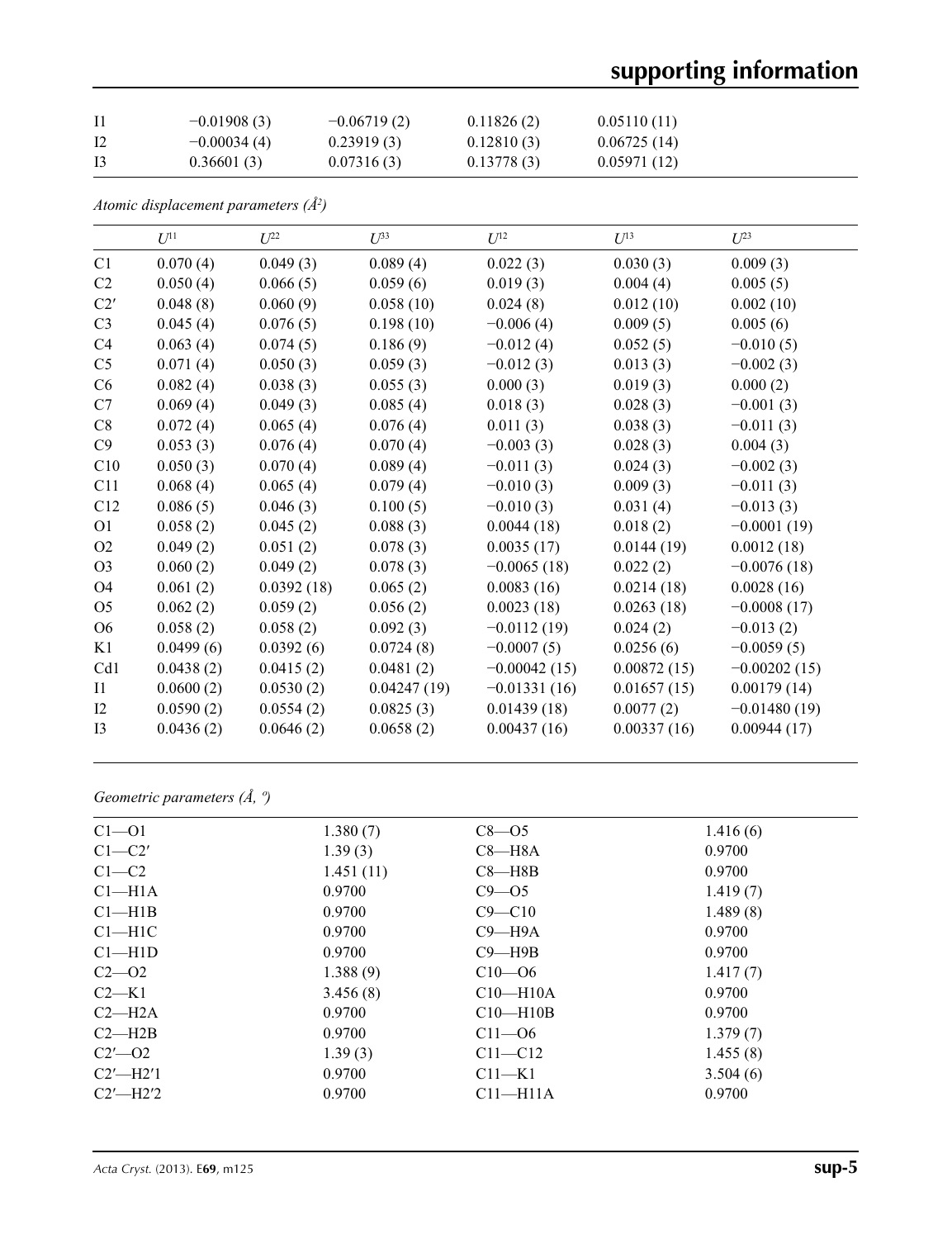| $C3-C4$              | 1.352(10) | $C11 - H11B$                | 0.9700     |
|----------------------|-----------|-----------------------------|------------|
| $C3 - 02$            | 1.383(8)  | $C12 - O1$                  | 1.380(7)   |
| $C3 - H3A$           | 0.9700    | $C12 - H12A$                | 0.9700     |
| $C3 - H3B$           | 0.9700    | $C12 - H12B$                | 0.9700     |
| $C4 - O3$            | 1.427(8)  | $O1-K1$                     | 2.686(4)   |
| $C4 - H4A$           | 0.9700    | $O2-K1$                     | 2.788(4)   |
| $C4 - H4B$           | 0.9700    | $O3-K1$                     | 2.916(4)   |
| $C5 - O3$            | 1.424(6)  | $O3-K1i$                    | 3.011(4)   |
| $C5-C6$              | 1.477(8)  | $O4-K1$                     | 2.709(3)   |
| $C5 - H5A$           | 0.9700    | $O5-K1$                     | 2.786(4)   |
| $C5 - H5B$           | 0.9700    | $O6-K1$                     | 2.788(4)   |
| $C6 - O4$            | 1.413(6)  | $K1 - O3$                   | 3.011(4)   |
| $C6 - H6A$           | 0.9700    | $Cd1 - I2$                  | 2.7097(6)  |
| $C6 - H6B$           | 0.9700    | $Cd1 - I3$                  | 2.7197(7)  |
| $C7 - 04$            | 1.408(6)  | $Cd1 - I1$                  | 2.8624(6)  |
| $C7-C8$              | 1.485(8)  | $Cd1 - I1$ <sup>ii</sup>    | 2.8652(7)  |
| $C7 - H7A$           | 0.9700    | $I1 - Cd1ii$                | 2.8652(7)  |
| $C7 - H7B$           | 0.9700    |                             |            |
|                      |           |                             |            |
| $O1 - C1 - C2'$      |           | $C11 - C12 - H12B$          | 109.2      |
| $O1 - C1 - C2$       | 121.5(11) | H12A-C12-H12B               | 107.9      |
|                      | 112.4(5)  | $C12 - O1 - C1$             |            |
| $O1-C1-H1A$          | 109.1     |                             | 117.3(4)   |
| $C2'$ - $C1$ - $H1A$ | 125.1     | $C12 - 01 - K1$             | 122.4(3)   |
| $C2-C1-H1A$          | 109.1     | $C1 - 01 - K1$              | 120.0(3)   |
| $O1-C1-H1B$          | 109.1     | $C3 - 02 - C2$              | 116.1(6)   |
| $C2'$ - $C1$ - $H1B$ | 75.5      | $C3 - 02 - C2'$             | 127.2(12)  |
| $C2-C1-H1B$          | 109.1     | $C3 - 02 - K1$              | 110.0(4)   |
| $H1A - C1 - H1B$     | 107.9     | $C2 - 02 - K1$              | 106.8(4)   |
| $O1-C1-H1C$          | 107.0     | $C2'$ - $O2$ - K1           | 119.8(12)  |
| $C2'$ - $C1$ - $H1C$ | 107.0     | $C5 - O3 - C4$              | 114.3(5)   |
| $C2-C1-H1C$          | 80.2      | $C5 - O3 - K1$              | 105.6(3)   |
| $H1B - C1 - H1C$     | 135.0     | $C4 - O3 - K1$              | 112.2(4)   |
| $O1-C1-H1D$          | 106.9     | $C5 - O3 - K1$ <sup>i</sup> | 124.4(3)   |
| $C2'$ - $C1$ - $H1D$ | 106.9     | $C4 - O3 - K1$ <sup>i</sup> | 105.5(5)   |
| $C2-C1-H1D$          | 136.0     | $K1 - 03 - K1$ <sup>i</sup> | 92.68(11)  |
| $H1A - C1 - H1D$     | 74.4      | $C7 - 04 - C6$              | 113.9(4)   |
| $H1C - C1 - H1D$     | 106.7     | $C7 - 04 - K1$              | 116.7(3)   |
| $O2-C2-C1$           | 112.0(6)  | $C6 - O4 - K1$              | 118.5(3)   |
| $O2-C2-K1$           | 50.6(3)   | $C8 - 05 - C9$              | 112.8(4)   |
| $C1-C2-K1$           | 83.0(4)   | $C8 - O5 - K1$              | 113.1(3)   |
| $O2-C2-H2A$          | 109.2     | $C9 - 05 - K1$              | 111.4(3)   |
| $C1-C2-H2A$          | 109.2     | $C11 - 06 - C10$            | 114.9(5)   |
| $K1-C2-H2A$          | 159.8     | $C11 - 06 - K1$             | 109.8(3)   |
| $O2-C2-H2B$          | 109.2     | $C10 - 06 - K1$             | 114.6(3)   |
| $C1-C2-H2B$          | 109.2     | $O1 - K1 - O4$              | 170.67(13) |
| $K1-C2-H2B$          | 81.8      | $O1 - K1 - O5$              | 120.16(12) |
| $H2A - C2 - H2B$     | 107.9     | $O4 - K1 - O5$              | 61.03(11)  |
| $C1 - C2' - O2$      | 115(2)    | $O1 - K1 - O6$              | 59.05 (12) |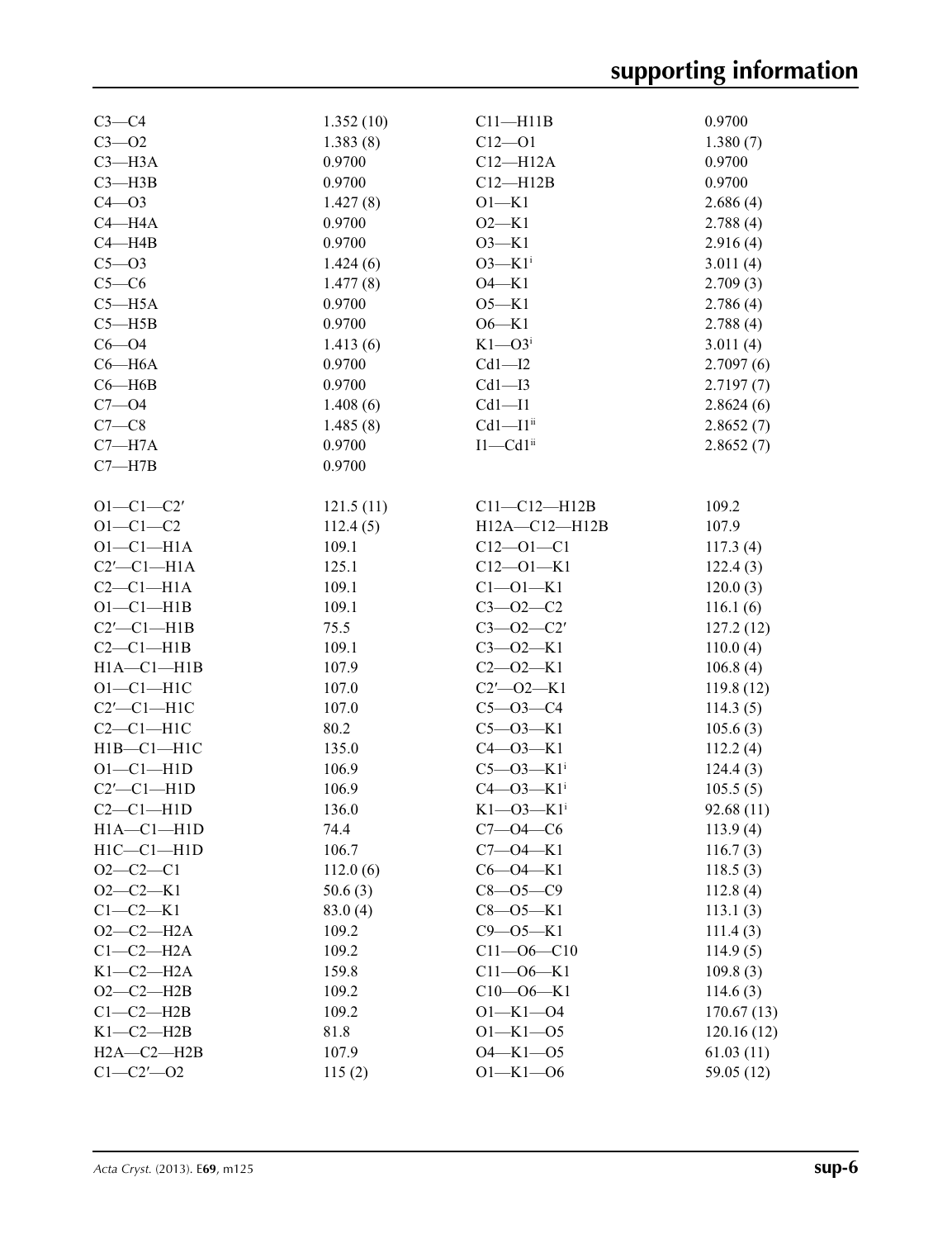| $Cl - C2' - H2'1$           | 108.5    | $O4 - K1 - O6$              | 120.91(12)  |
|-----------------------------|----------|-----------------------------|-------------|
| $O2-C2'$ -H2'1              | 108.5    | $O5 - K1 - O6$              | 61.14(11)   |
| $C1 - C2' - H2'2$           | 108.5    | $O1 - K1 - O2$              | 60.16(11)   |
| $O2-C2'$ -H2'2              | 108.5    | $O4 - K1 - O2$              | 117.43(12)  |
| H2'1-C2'-H2'2               | 107.5    | $O5 - K1 - O2$              | 173.22(12)  |
| $C4 - C3 - O2$              | 117.9(7) | $O6 - K1 - O2$              | 118.49(12)  |
| $C4-C3-K1$                  | 87.1(4)  | $O1 - K1 - O3$              | 119.29 (12) |
| $O2-C3-K1$                  | 48.2(3)  | $O4 - K1 - O3$              | 60.85(11)   |
| $C4-C3-H3A$                 | 107.8    | $O5 - K1 - O3$              | 120.48(11)  |
| $O2-C3-H3A$                 | 107.8    | $O6 - K1 - O3$              | 178.21 (12) |
| $K1-C3-H3A$                 | 156.0    | $O2 - K1 - O3$              | 60.01(11)   |
| $C4 - C3 - H3B$             | 107.8    | $O1 - K1 - O3$              | 91.24(12)   |
| $O2-C3-H3B$                 | 107.8    | $O4 - K1 - O3$              | 98.07 (11)  |
| $K1-C3-H3B$                 | 84.9     | $O5 - K1 - O3$              | 88.95 (11)  |
| НЗА-СЗ-НЗВ                  | 107.2    | $O6 - K1 - O3$ <sup>i</sup> | 91.99(12)   |
| $C3 - C4 - O3$              |          | $O2 - K1 - O3$              |             |
|                             | 116.7(7) |                             | 97.83(11)   |
| $C3-C4-H4A$                 | 108.1    | $O3 - K1 - O3$              | 87.32 (11)  |
| $O3 - C4 - H4A$             | 108.1    | $O1 - K1 - C2$              | 42.81(17)   |
| $C3-C4-H4B$                 | 108.1    | $O4 - K1 - C2$              | 131.82 (18) |
| $O3-C4-H4B$                 | 108.1    | $O5 - K1 - C2$              | 153.38 (19) |
| H4A-C4-H4B                  | 107.3    | $O6 - K1 - C2$              | 97.71 (17)  |
| $O3 - C5 - C6$              | 109.4(4) | $O2 - K1 - C2$              | 22.61 (18)  |
| $O3-C5-H5A$                 | 109.8    | $O3 - K1 - C2$              | 80.96 (17)  |
| $C6-C5-H5A$                 | 109.8    | $O3^i$ -K1-C2               | 109.0(2)    |
| $O3-C5-H5B$                 | 109.8    | $O1 - K1 - C11$             | 42.17(14)   |
| $C6-C5-H5B$                 | 109.8    | $O4 - K1 - C11$             | 140.31(14)  |
| $H5A - C5 - H5B$            | 108.2    | $O5 - K1 - C11$             | 79.29 (13)  |
| $O4 - CO - C5$              | 109.5(4) | $O6 - K1 - C11$             | 21.74(13)   |
| $O4$ $-C6$ $-H6A$           | 109.8    | $O2-K1-C11$                 | 101.99(13)  |
| $C5-C6-H6A$                 | 109.8    | $O3 - K1 - C11$             | 156.50(14)  |
| $O4$ $-C6$ $-H6B$           | 109.8    | $O3^i$ -K1-C11              | 80.03(13)   |
| $C5-C6-H6B$                 | 109.8    | $C2-K1-C11$                 | 84.52 (18)  |
| $H6A - C6 - H6B$            | 108.2    | $O1 - K1 - C3$              | 80.91 (15)  |
| $O4 - C7 - C8$              | 108.6(5) | $O4 - K1 - C3$              | 95.91 (16)  |
| $O4-C7-H7A$                 | 110.0    | $O5 - K1 - C3$              | 154.87 (17) |
| $C8-C7-H7A$                 | 110.0    | $O6 - K1 - C3$              | 136.86 (16) |
| $O4 - C7 - H7B$             | 110.0    | $O2-K1-C3$                  | 21.72 (16)  |
| $C8-C7-H7B$                 | 110.0    | $O3 - K1 - C3$              | 41.94(15)   |
| $H7A - C7 - H7B$            | 108.3    | $O3 - K1 - C3$              | 105.17(19)  |
| $O5 - C8 - C7$              | 109.7(5) | $C2-K1-C3$                  | 39.42 (19)  |
| $O5-C8-H8A$                 | 109.7    | $C11-K1-C3$                 | 123.07(17)  |
| $C7-C8-H8A$                 | 109.7    | $O1 - K1 - I3$              | 95.98 (9)   |
|                             |          | $O4 - K1 - I3$              |             |
| $O5-C8-H8B$<br>$C7-C8-$ H8B | 109.7    |                             | 74.79 (8)   |
|                             | 109.7    | $O5 - K1 - I3$              | 84.10(8)    |
| $H8A - C8 - H8B$            | 108.2    | $O6 - K1 - I3$              | 88.43 (9)   |
| $O5 - C9 - C10$             | 109.2(5) | $O2 - K1 - I3$              | 89.13 (9)   |
| О5-С9-Н9А                   | 109.8    | $O3 - K1 - I3$              | 92.49(9)    |
| С10-С9-Н9А                  | 109.8    | $O3^i$ -K1-I3               | 171.82(8)   |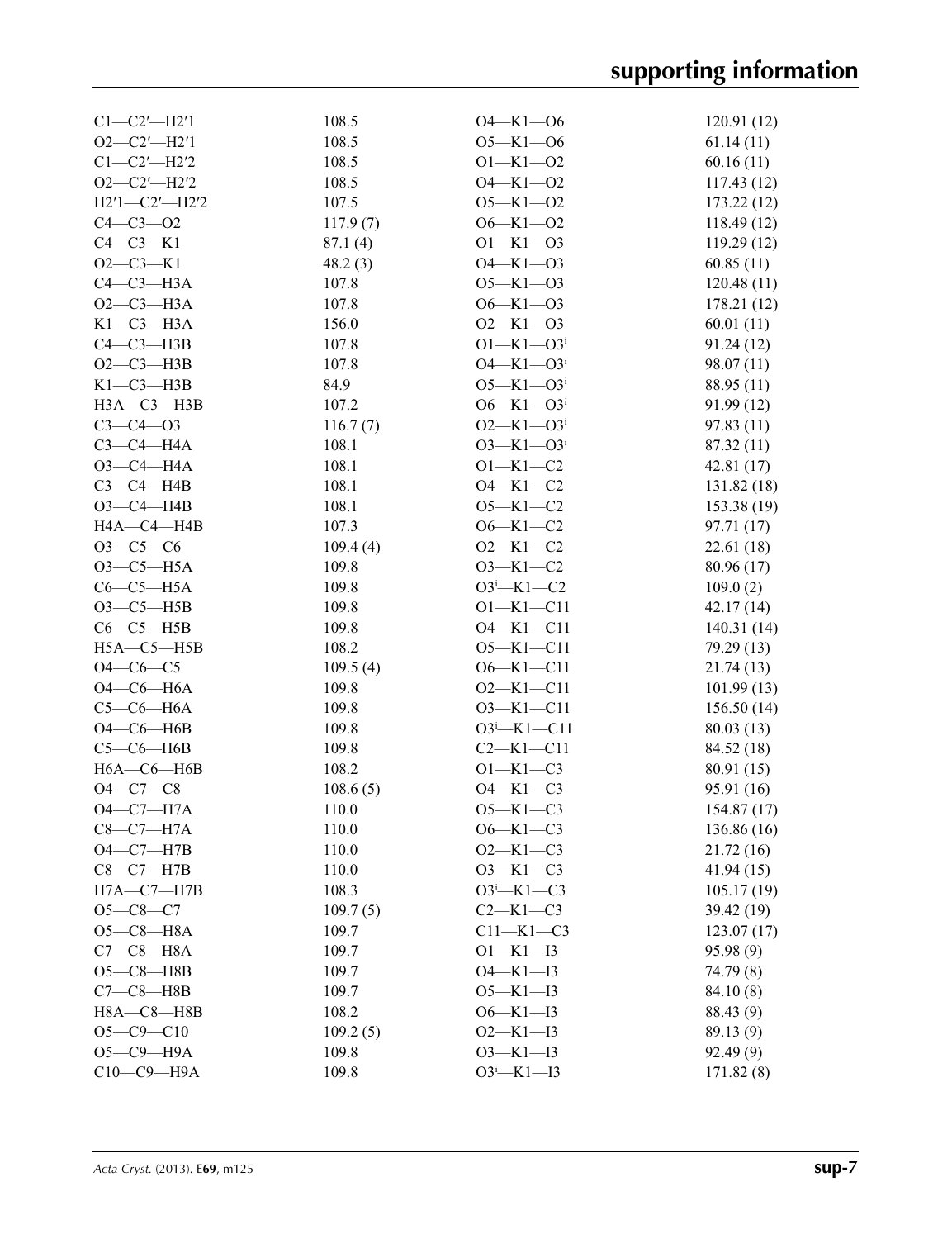| $O5-C9$ -H9B                | 109.8       | $C2-K1-I3$                       | 79.04 (19)   |
|-----------------------------|-------------|----------------------------------|--------------|
| C10-C9-H9B                  | 109.8       | $C11 - K1 - I3$                  | 102.81(11)   |
| Н9А-С9-Н9В                  | 108.3       | $C3 - K1 - I3$                   | 79.86 (18)   |
| $O6 - C10 - C9$             | 108.4(5)    | $O1 - K1 - K1$ <sup>i</sup>      | 110.35(10)   |
| $O6 - C10 - H10A$           | 110.0       | $O4 - K1 - K1$ <sup>i</sup>      | 76.54(8)     |
| C9-C10-H10A                 | 110.0       | $O5 - K1 - K1$ <sup>i</sup>      | 109.39(9)    |
| $O6 - C10 - H10B$           | 110.0       |                                  |              |
|                             |             | $O6 - K1 - K1$ <sup>i</sup>      | 134.75(10)   |
| C9-C10-H10B                 | 110.0       | $O2-K1-K1$ <sup>i</sup>          | 75.86(8)     |
| H10A-C10-H10B               | 108.4       | $O3-K1-K1$ <sup>i</sup>          | 44.54 (8)    |
| $O6 - Cl1 - Cl2$            | 113.2(5)    | $O3^i$ -K1-K1 <sup>i</sup>       | 42.78(7)     |
| $O6 - Cl1 - K1$             | 48.5(3)     | $C2-K1-K1$ <sup>i</sup>          | 96.98 (18)   |
| $C12 - C11 - K1$            | 82.6(3)     | $C11-K1-K1$ <sup>i</sup>         | 120.13(12)   |
| $O6 - Cl1 - H11A$           | 108.9       | $C3-K1-K1$ <sup>i</sup>          | 71.22(16)    |
| $C12-C11-H11A$              | 108.9       | $I3-K1-K1$ <sup>i</sup>          | 136.43(4)    |
| $K1-C11-H11A$               | 157.3       | $I2-Cd1-I3$                      | 115.538(18)  |
| $O6 - Cl1 - H11B$           | 108.9       | $I2-Cd1-I1$                      | 111.13(2)    |
| $C12-C11-H11B$              | 108.9       | $I3 - Cd1 - I1$                  | 109.058(17)  |
| $K1-C11-H11B$               | 85.7        | $I2-Cd1-I1ii$                    | 110.792(17)  |
| $H11A - C11 - H11B$         | 107.8       | $I3-Cd1-I1ii$                    | 113.455(17)  |
| $O1 - C12 - C11$            | 112.3(5)    | $I1-Cd1-I1ii$                    | 94.994 (15)  |
| $O1 - C12 - H12A$           | 109.2       | $Cd1 - I1 - Cd1ii$               | 85.006 (15)  |
| $C11 - C12 - H12A$          | 109.2       | $Cd1 - I3 - K1$                  | 120.06(2)    |
| $O1 - C12 - H12B$           | 109.2       |                                  |              |
|                             |             |                                  |              |
|                             |             |                                  |              |
| $O1 - C1 - C2 - O2$         | 52.9 $(10)$ | $C3 - 02 - K1 - 04$              | $-8.3(5)$    |
| $C2'$ - $C1$ - $C2$ - $O2$  | $-60.7(19)$ | $C2 - 02 - K1 - 04$              | $-135.1(5)$  |
| $O1 - C1 - C2 - K1$         | 10.6(5)     | $C2' - 02 - K1 - 04$             | $-170.4(18)$ |
| $C2'$ - $C1$ - $C2$ -K1     | $-103(2)$   | $C3 - 02 - K1 - 06$              | 151.8(5)     |
| $O1 - C1 - C2' - O2$        | $-21(3)$    | $C2 - 02 - K1 - 06$              | 25.0(5)      |
| $C2 - C1 - C2' - 02$        | 63(2)       | $C2'$ - $O2$ - K1 - $O6$         | $-10.3(19)$  |
| $O2-C3-C4-O3$               | $-51.3(13)$ | $C3 - 02 - K1 - 03$              | $-29.3(5)$   |
| $K1 - C3 - C4 - 03$         | $-12.7(8)$  | $C2 - 02 - K1 - 03$              | $-156.1(5)$  |
| $O3-C5-C6-O4$               | $-68.8(6)$  | $C2' - 02 - K1 - 03$             | 168.6(19)    |
| $O4 - C7 - C8 - O5$         | 63.5(6)     | $C3 - 02 - K1 - 03$              | $-111.6(5)$  |
| $O5-C9-C10-O6$              | $-68.1(6)$  | $C2 - 02 - K1 - 03$              | 121.6(5)     |
| $O6 - C11 - C12 - O1$       | 44.6(8)     | $C2'$ — $O2$ —K1— $O3i$          | 86.2 (18)    |
| $K1 - C11 - C12 - 01$       | 6.1(5)      | $C3 - 02 - K1 - C2$              | 126.8(7)     |
| $C11 - C12 - O1 - C1$       | 177.6(6)    | $C2'$ - $O2$ - $K1$ - $C2$       | $-35.3(16)$  |
| $C11 - C12 - O1 - K1$       | $-9.4(8)$   | $C3 - 02 - K1 - C11$             | 167.0(5)     |
| $C2'$ - $C1$ - $O1$ - $C12$ | $-166(2)$   | $C2 - 02 - K1 - C11$             | 40.2(5)      |
| $C2-C1-O1-C12$              | 157.4(7)    | $C2'$ - $O2$ - $K1$ - $C11$      | 4.8(18)      |
|                             |             | $C2 - 02 - K1 - C3$              |              |
| $C2'$ - $C1$ - $O1$ -K1     | 21(2)       |                                  | $-126.8(7)$  |
| $C2 - C1 - 01 - K1$         | $-15.8(8)$  | $C2'$ - $O2$ - $K1$ - $C3$       | $-162.1(19)$ |
| $C4 - C3 - O2 - C2$         | 178.1(9)    | $C3 - 02 - K1 - 13$              | 64.1(5)      |
| $K1 - C3 - 02 - C2$         | 121.4(7)    | $C2 - 02 - K1 - I3$              | $-62.7(5)$   |
| $C4 - C3 - O2 - C2'$        | $-143(2)$   | $C2'$ - $O2$ - $K1$ - $I3$       | $-98.1(18)$  |
| $K1-C3-O2-C2'$              | 160(2)      | $C3 - 02 - K1 - K1$ <sup>i</sup> | $-74.6(5)$   |
| $C4 - C3 - O2 - K1$         | 56.6 $(10)$ | $C2 - 02 - K1 - K1$ <sup>i</sup> | 158.6(5)     |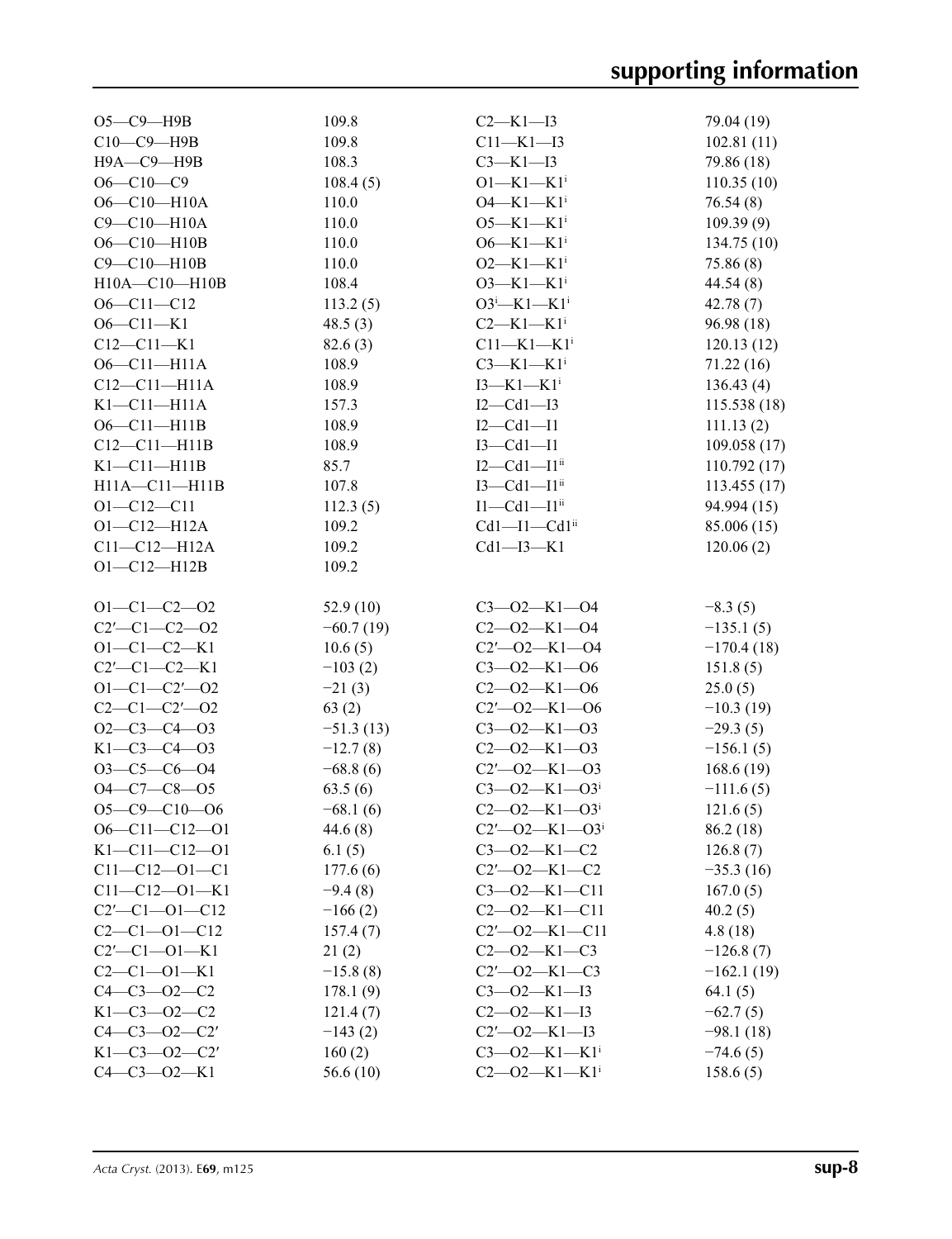| $C1 - C2 - 02 - C3$               | 177.0(7)     | $C2'$ - $O2$ - $K1$ - $K1$ <sup>i</sup> | 123.2(18)     |
|-----------------------------------|--------------|-----------------------------------------|---------------|
| $K1-C2-O2-C3$                     | $-123.1(7)$  | $C5 - 03 - K1 - 01$                     | 143.2(3)      |
| $C1 - C2 - 02 - C2'$              | 58(2)        | $C4 - 03 - K1 - 01$                     | 18.0(5)       |
| $K1 - C2 - 02 - C2'$              | 118(2)       | $K1^{i}$ -03- $K1$ -01                  | $-89.92(14)$  |
| $C1 - C2 - 02 - K1$               | $-59.9(8)$   | $C5 - 03 - K1 - 04$                     | $-26.1(3)$    |
| $C1 - C2' - 02 - C3$              | $-148.2(16)$ | $C4 - 03 - K1 - 04$                     | $-151.3(5)$   |
| $C1 - C2' - 02 - C2$              | $-65(3)$     | $K1 - O3 - K1 - O4$                     | 100.78(13)    |
| $C1 - C2' - 02 - K1$              | 11(3)        | $C5 - 03 - K1 - 05$                     | $-39.7(4)$    |
| $C6 - C5 - O3 - C4$               | $-178.0(5)$  | $C4 - 03 - K1 - 05$                     | $-164.9(5)$   |
| $C6-C5-O3-K1$                     | 58.1(5)      | $K1$ <sup>i</sup> -03-K1-05             | 87.20 (13)    |
| $C6-C5-O3-K1$ <sup>i</sup>        | $-46.3(5)$   | $C5 - O3 - K1 - O2$                     | 132.5(3)      |
| $C3 - C4 - 03 - C5$               | $-103.7(8)$  | $C4 - 03 - K1 - 02$                     | 7.3(5)        |
| $C3 - C4 - 03 - K1$               | 16.6(10)     | $K1^{i}$ -03- $K1$ -02                  | $-100.63(13)$ |
| $C3 - C4 - 03 - K1$               | 116.1(8)     | $C5 - O3 - K1 - O3$ <sup>i</sup>        | $-126.9(3)$   |
| $C8-C7-O4-C6$                     | 168.6(5)     | $C4 - 03 - K1 - 03$                     | 107.9(5)      |
| $C8-C7-O4-K1$                     | $-47.6(6)$   | $K1^{i}$ - 03 - $K1$ - 03 <sup>i</sup>  | 0.0           |
| $C5-C6-O4-C7$                     | $-176.6(5)$  | $C5 - O3 - K1 - C2$                     | 123.4(4)      |
| $C5-C6-O4-K1$                     | 40.3(5)      | $C4 - 03 - K1 - C2$                     | $-1.8(5)$     |
| $C7 - C8 - 05 - C9$               | $-175.2(5)$  | $K1 - O3 - K1 - C2$                     | $-109.7(2)$   |
| $C7 - C8 - 05 - K1$               | $-47.7(6)$   | $C5 - 03 - K1 - C11$                    | 175.9(4)      |
| $C10-C9 - 05-C8$                  | $-176.6(5)$  | $C4 - 03 - K1 - C11$                    | 50.8(6)       |
| $C10-C9$ - $O5$ - K1              | 55.0 $(5)$   | $K1^{i}$ - 03 - $K1$ - $C11$            | $-57.2(4)$    |
| $C12-C11-06-C10$                  | 173.5(5)     | $C5 - 03 - K1 - C3$                     | 116.8(4)      |
| $K1 - C11 - 06 - C10$             | $-130.9(5)$  | $C4 - 03 - K1 - C3$                     | $-8.4(5)$     |
| $C12-C11-O6-K1$                   | $-55.5(6)$   | $K1^{i}$ -03- $K1$ -C3                  | $-116.4(3)$   |
| $C9 - C10 - 06 - C11$             | 173.6(5)     | $C5 - O3 - K1 - I3$                     | 44.9(3)       |
| $C9 - C10 - 06 - K1$              | 45.0(6)      | $C4 - 03 - K1 - 13$                     | $-80.3(5)$    |
| $C12 - 01 - K1 - 05$              | $-10.5(5)$   | $K1^{i}$ - 03 - $K1$ - 13               | 171.81(8)     |
| $C1 - 01 - K1 - 05$               | 162.3(4)     | $C5 - O3 - K1 - K1$ <sup>i</sup>        | $-126.9(3)$   |
| $C12 - 01 - K1 - 06$              | $-12.6(4)$   | $C4 - 03 - K1 - K1$                     | 107.9(5)      |
| $C1 - 01 - K1 - 06$               | 160.3(4)     | $O2-C2-K1-O1$                           | $-133.4(7)$   |
| $C12 - 01 - K1 - 02$              | 177.3(5)     | $C1 - C2 - K1 - 01$                     | $-7.4(4)$     |
| $C1 - 01 - K1 - 02$               | $-9.8(4)$    | $O2-C2-K1-O4$                           | 57.3(6)       |
| $C12 - 01 - K1 - 03$              | 166.6(4)     | $C1 - C2 - K1 - 04$                     | $-176.7(4)$   |
| $C1 - 01 - K1 - 03$               | $-20.5(5)$   | $O2-C2-K1-O5$                           | 166.8(3)      |
| $C12 - 01 - K1 - 03$              | 79.0(5)      | $C1 - C2 - K1 - 05$                     | $-67.1(8)$    |
| $C1 - 01 - K1 - 03$               | $-108.2(4)$  | $O2-C2-K1-O6$                           | $-158.0(5)$   |
| $C12 - 01 - K1 - C2$              | $-163.9(6)$  | $C1 - C2 - K1 - 06$                     | $-31.9(5)$    |
| $C1 - 01 - K1 - C2$               | 8.9(5)       | $C1 - C2 - K1 - 02$                     | 126.0(9)      |
| $C12 - 01 - K1 - C11$             | 5.4(4)       | $O2-C2-K1-O3$                           | 20.8(5)       |
| $C1 - 01 - K1 - C11$              | 178.2(5)     | $C1 - C2 - K1 - 03$                     | 146.9(5)      |
| $C12 - 01 - K1 - C3$              | $-175.8(5)$  | $O2-C2-K1-O3$                           | $-63.2(5)$    |
| $C1 - 01 - K1 - C3$               | $-3.0(4)$    | $C1 - C2 - K1 - 03$                     | 62.9(5)       |
| $C12 - 01 - K1 - I3$              | $-97.1(5)$   | $O2-C2-K1-C11$                          | $-140.6(5)$   |
| $C1 - 01 - K1 - I3$               | 75.7(4)      | $C1-C2-K1-C11$                          | $-14.6(5)$    |
| $C12 - 01 - K1 - K1$ <sup>i</sup> | 118.2(4)     | $O2-C2-K1-C3$                           | 27.8(4)       |
| $C1 - 01 - K1 - K1$ <sup>i</sup>  | $-69.0(4)$   | $C1-C2-K1-C3$                           | 153.9(8)      |
| $C7 - 04 - K1 - 05$               | 16.9(3)      | $O2-C2-K1-I3$                           | 115.1(5)      |
|                                   |              |                                         |               |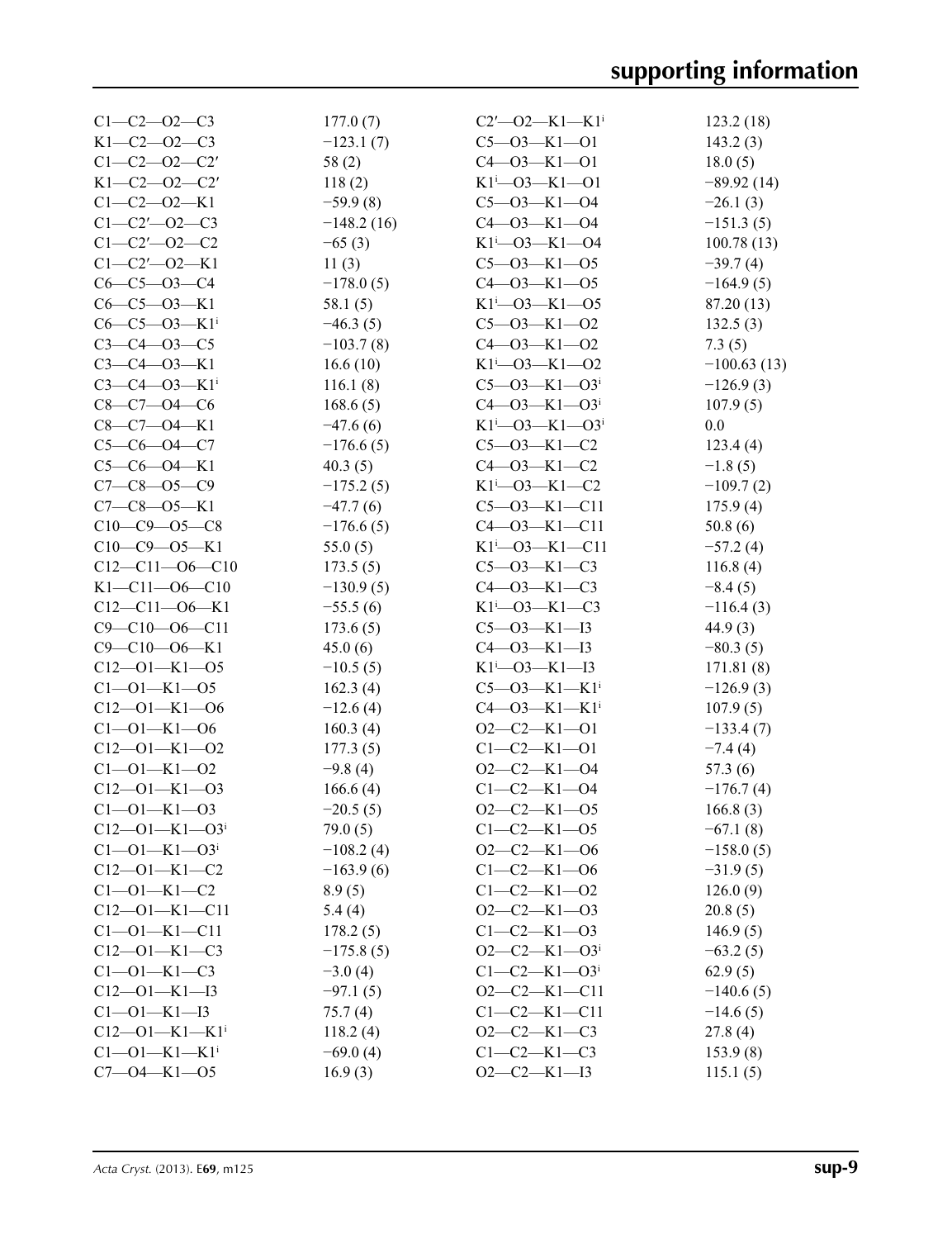| $C6 - O4 - K1 - O5$              | 159.0(4)    | $C1-C2-K1-I3$                              | $-118.8(5)$    |
|----------------------------------|-------------|--------------------------------------------|----------------|
| $C7 - 04 - K1 - 06$              | 29.8(4)     | $O2-C2-K1-K1$ <sup>i</sup>                 | $-20.9(5)$     |
| $C6 - O4 - K1 - O6$              | 172.0(3)    | $C1 - C2 - K1 - K1$ <sup>i</sup>           | 105.1(5)       |
| $C7 - 04 - K1 - 02$              | $-170.6(3)$ | $O6 - C11 - K1 - O1$                       | $-134.5(5)$    |
| $C6 - O4 - K1 - O2$              | $-28.5(4)$  | $C12-C11-K1-O1$                            | $-4.3(4)$      |
| $C7 - 04 - K1 - 03$              | $-149.8(4)$ | $O6 - Cl1 - K1 - O4$                       | 31.8(5)        |
| $C6 - O4 - K1 - O3$              | $-7.6(3)$   | $C12-C11-K1-04$                            | 161.9(4)       |
| $C7 - O4 - K1 - O3$              | $-67.4(4)$  | $O6 - Cl1 - K1 - O5$                       | 31.6(4)        |
| $C6 - O4 - K1 - O3$              | 74.7(4)     | $C12-C11-K1-05$                            | 161.7(4)       |
| $C7 - 04 - K1 - C2$              | 168.0(4)    | $C12-C11-K1-06$                            | 130.1(6)       |
| $C6 - O4 - K1 - C2$              | $-49.8(5)$  | $O6 - Cl1 - K1 - O2$                       | $-141.6(4)$    |
| $C7 - 04 - K1 - C11$             | 16.7(5)     | $C12-C11-K1-O2$                            | $-11.5(4)$     |
| $C6 - O4 - K1 - C11$             | 158.8(4)    | $O6 - Cl1 - K1 - O3$                       | $-179.1(3)$    |
| $C7 - 04 - K1 - C3$              | $-173.7(4)$ | $C12-C11-K1-03$                            | $-49.0(6)$     |
| $C6 - O4 - K1 - C3$              | $-31.5(4)$  | $O6 - Cl1 - K1 - O3$ <sup>i</sup>          | 122.4(4)       |
| $C7 - 04 - K1 - I3$              | 108.5(4)    | $C12-C11-K1-O3i$                           | $-107.4(4)$    |
| $C6 - O4 - K1 - I3$              | $-109.3(3)$ | $O6 - Cl1 - K1 - C2$                       | $-127.2(4)$    |
| $C7 - 04 - K1 - K1$ <sup>i</sup> | $-104.6(4)$ | $C12-C11-K1-C2$                            | 3.0(4)         |
| $C6 - O4 - K1 - K1$ <sup>i</sup> | 37.5(3)     | $O6 - Cl1 - K1 - C3$                       | $-135.9(4)$    |
| $C8 - 05 - K1 - 01$              | $-152.3(3)$ | $C12-C11-K1-C3$                            | $-5.7(5)$      |
| $C9 - 05 - K1 - 01$              | $-24.1(4)$  | $O6 - Cl1 - K1 - I3$                       | $-49.8(4)$     |
| $C8 - 05 - K1 - 04$              | 17.0(3)     | $C12-C11-K1-I3$                            | 80.4(4)        |
| $C9 - 05 - K1 - 04$              | 145.2(4)    | $O6 - C11 - K1 - K1$ <sup>i</sup>          | 137.9(3)       |
| $C8 - 05 - K1 - 06$              | $-150.3(4)$ | $C12-C11-K1-K1$ <sup>i</sup>               | $-91.9(4)$     |
| $C9 - 05 - K1 - 06$              | $-22.1(3)$  | $C4 - C3 - K1 - 01$                        | $-148.6(6)$    |
| $C8 - 05 - K1 - 03$              | 30.6(4)     | $O2-C3-K1-O1$                              | $-16.2(5)$     |
| $C9 - 05 - K1 - 03$              | 158.8(3)    | $C4 - C3 - K1 - O4$                        | 40.3(6)        |
| $C8 - 05 - K1 - 03$              | 116.9(4)    | $O2-C3-K1-O4$                              | 172.6(5)       |
| $C9 - 05 - K1 - 03$              | $-114.9(3)$ | $C4 - C3 - K1 - 05$                        | 62.4(9)        |
| $C8 - 05 - K1 - C2$              | $-109.6(5)$ | $O2-C3-K1-05$                              | $-165.2(3)$    |
| $C9 - 05 - K1 - C2$              | 18.6(6)     | $C4-C3-K1-06$                              | $-169.8(5)$    |
| $C8 - 05 - K1 - C11$             | $-163.1(4)$ | $O2-C3-K1-06$                              | $-37.4(6)$     |
| $C9 - 05 - K1 - C11$             | $-34.9(3)$  | $C4 - C3 - K1 - 02$                        | $-132.4(10)$   |
| $C8 - 05 - K1 - C3$              | $-8.4(6)$   | $C4 - C3 - K1 - 03$                        | 8.2(5)         |
| $C9 - 05 - K1 - C3$              | 119.8(5)    | $O2-C3-K1-O3$                              | 140.6(6)       |
| $C8 - 05 - K1 - 13$              | $-58.8(3)$  | $C4 - C3 - K1 - O3$                        | $-59.8(6)$     |
| $C9 - 05 - K1 - I3$              | 69.4(3)     | $O2-C3-K1-O3i$                             | 72.6(5)        |
| $C8 - 05 - K1 - K1$ <sup>i</sup> | 78.6 (4)    | $C4-C3-K1-C2$                              | $-161.4(8)$    |
| $C9 - 05 - K1 - K1$ <sup>i</sup> | $-153.3(3)$ | $O2-C3-K1-C2$                              | $-29.0(4)$     |
| $C11 - 06 - K1 - 01$             | 33.9(4)     | $C4-C3-K1-C11$                             | $-147.6(6)$    |
| $C10 - 06 - K1 - 01$             | 165.0(4)    | $O2-C3-K1-C11$                             | $-15.3(6)$     |
| $C11 - 06 - K1 - 04$             | $-156.9(4)$ | $C4 - C3 - K1 - I3$                        | 113.6(6)       |
| $C10 - 06 - K1 - 04$             | $-25.9(4)$  | $O2-C3-K1-I3$                              | $-114.0(5)$    |
| $C11 - 06 - K1 - 05$             | $-144.0(4)$ | $C4-C3-K1-K1$ <sup>i</sup>                 | $-33.3(6)$     |
| $C10 - 06 - K1 - 05$             | $-12.9(4)$  | $O2-C3-K1-K1$ <sup>i</sup>                 | 99.0(5)        |
| $C11 - 06 - K1 - 02$             | 43.7(4)     | $I2 - Cd1 - I1 - Cd1ii$                    | 114.57(2)      |
| $C10 - 06 - K1 - 02$             | 174.8(4)    | $I3 - Cd1 - I1 - Cd1ii$                    | $-116.930(19)$ |
| $C11 - 06 - K1 - 03$             | $-56.3(4)$  | $I1^{ii}$ - Cd1 - $I1$ - Cd1 <sup>ii</sup> | 0.0            |
|                                  |             |                                            |                |